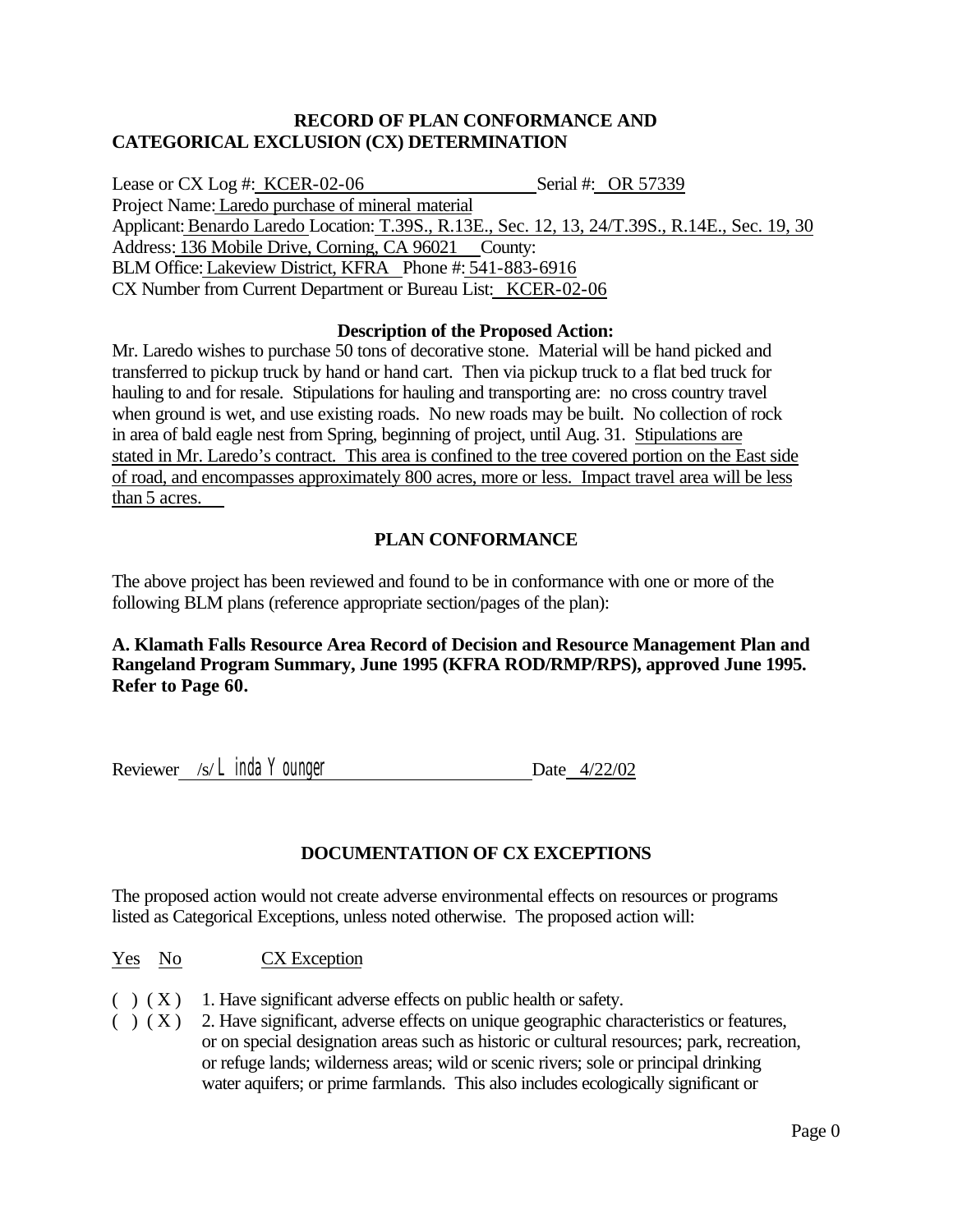critical areas*, such as significant caves, ACECs, National Monuments, WSAs, RNAs,* and those listed on the National Register of Natural Landmarks.

- $(X)$  3. Have highly controversial environmental effects (40 CFR 1508.14).
- ( ) ( X ) 4. Have highly uncertain and potentially significant environmental effects or unique or unknown environmental risks.
- $( )$   $(X)$  5. Establish a precedent for future action or represent a decision in principal about future actions with potentially significant environmental effects.
- $( )$   $( X )$  6. Be directly related to other actions with individually insignificant, but significant cumulative environmental effects. *This includes connected actions on private lands (40 CFR 1508.7 and 1508.25(a)).*
- $( )$   $(X)$  7. Have adverse effects on properties listed or eligible for listing on the National Register of Historic Places. *This includes Native American religious or cultural sites, archaeological sites, or historic properties.*
- ( X ) ( ) 8. Have adverse effects on species listed, or proposed to be listed, as Federally Endangered or Threatened Species, or have adverse effects on designated critical habitat for these species. *This includes impacts on BLM-designated sensitive species or their habitat. When a Federally listed species or its habitat is encountered, a Biological Evaluation (BE) shall document the effect on the species. The responsible official may proceed with the proposed action without preparing a NEPA document when the BE demonstrates either 1) a "no effect" determination or 2) a "may effect, not likely to adversely effect" determination.*
- $( )$   $(X)$  9. Fail to comply with Executive Order 11988 (Floodplain Management), Executive Order 11990 (Protection of Wetlands), or the Fish and Wildlife Coordination Act *(water resource development projects only)*.
- ( ) ( X ) 10. Violate a Federal, State, Local, or Tribal law, regulation or policy imposed for the protection of the environment, *where non-Federal requirements are consistent with Federal requirements.*

In addition, other topics or issues need to be assessed for potential impacts based on US Department of Interior Policy or rule making: This project would:

Yes No

- ( ) ( X ) 1*. Involve unresolved conflicts concerning alternative uses of available resources (NEPA section 102(2)(E)) not already decided in an approved land use plan.*
- ( ) ( X ) 2*. Have a disproportionate significant adverse impacts on low income or minority populations; Executive Order 12898 (Environmental Justice).*
- ( ) ( X ) 3*. Restrict access to, and ceremonial use of, Indian sacred sites by Indian religious practitioners or adversely affect the physical integrity of such sacred sites; Executive Order 13007 (Indian Sacred Sites).*
- ( ) ( X ) 4*. Have significant adverse effect on Indian Trust Resources.*
- (X ) ( ) 5*. Contribute to the introduction, existence, or spread of: Federally listed noxious weeds (Federal Noxious Weed Control Act); or invasive non-native species; Executive Order 13112 (Invasive Species).*
- ( ) ( X ) 6*. Have a direct or indirect adverse impact on energy development, production, supply, and/or distribution; Executive Order 13212 (Actions to Expedite Energy-Related Projects).*